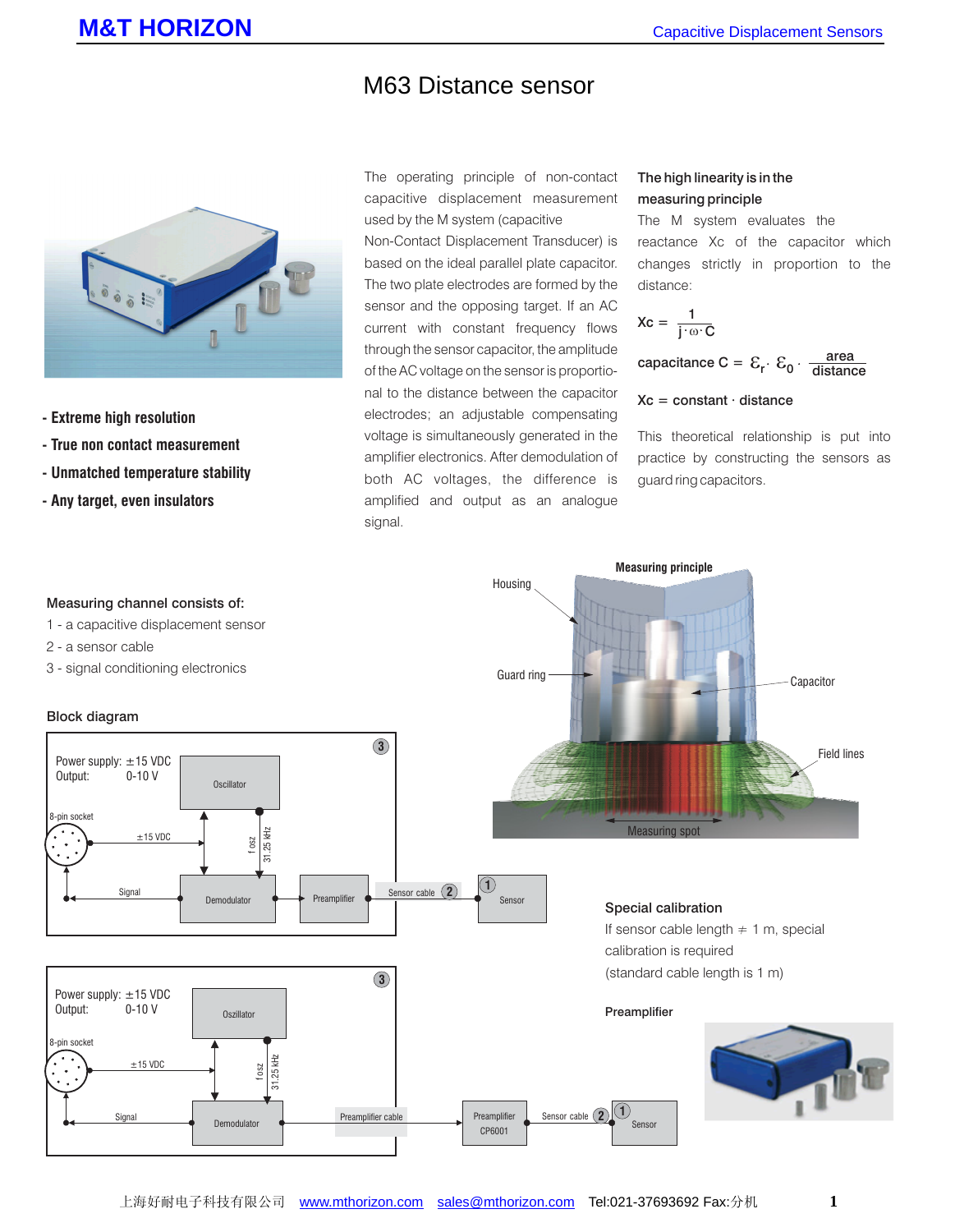|                                     |                               | Sensor                                      | 0.05           | 02             | 05             | 1              | 1HP                            | $\overline{2}$ | 3    | 5              | 10           |
|-------------------------------------|-------------------------------|---------------------------------------------|----------------|----------------|----------------|----------------|--------------------------------|----------------|------|----------------|--------------|
| Specification                       |                               |                                             |                |                |                |                |                                |                |      |                |              |
| Measuring range                     | el. cond. (metal)             | mm                                          | 0.05           | 0.2            | 0.5            | $\mathbf{1}$   | $\mathbf{1}$                   | $\overline{c}$ | 3    | 5              | 10           |
|                                     | insulator <sup>1</sup>        | mm (appr.)                                  | $\equiv$       | 0.4            | $\mathbf{1}$   | $\overline{c}$ | 2                              | $\overline{4}$ | 6    | 10             | 20           |
| Extended range <sup>2</sup>         | el. cond. (metal)             | mm                                          | 0.1            | 0.4            | 1              | $\overline{c}$ | $\mathbf{2}^{\prime}$          | 4              | 6    | 10             | 20           |
| Linearity                           | ≤0.2 % FSO                    | µm                                          | 0.1            | 0.4            | $\mathbf{1}$   | $\overline{2}$ | $\overline{2}$                 | 4              | 6    | 10             | 20           |
| Resolution <sup>4</sup>             | stat. <sup>3</sup> up to 2 Hz | $\mu$ m                                     | 0.0005         | 0.002          | 0.005          | 0.01           | 0.01                           | 0.02           | 0.03 | 0.05           | 0.1          |
|                                     | dyn. up to 8 kHz              | $\mu$ m                                     | 0.005          | 0.02           | 0.05           | 0.1            | 0.1                            | 0.2            | 0.3  | 0.5            | $\mathbf{1}$ |
| Sensor outer diameter               |                               | mm                                          | 6              | 6              | 8              | 10             | 10                             | 20             | 30   | 40             | 60           |
| Weight                              |                               | g                                           | $\overline{c}$ | $\mathbf{2}$   | 3.5            | 7.1            | 7.1                            | 61             | 95   | 120            | 230          |
| Active measuring area (diameter)    |                               | ømm                                         | 1.3            | 2.3            | 3.9            | 5.5            | 5.5                            | 7.9            | 9.8  | 12.6           | 17.8         |
| Guard ring width                    |                               | mm                                          | 0.8            | $\mathbf{1}$   | 1.4            | 1.5            | 1.5                            | $\overline{4}$ | 8.1  | 11.8           | 18.1         |
| Min. diameter<br>of target          | el. cond. (metal)             | mm                                          | 3              | 5              | $\overline{7}$ | 9              | 9                              | 17             | 27   | 37             | 57           |
|                                     | insulator                     | mm                                          |                | $\overline{7}$ | 10             | 12             | 12                             | 24             | 36   | 48             | 72           |
| Temperature stability<br>(sensor)   | zero                          | $\mu$ m/°C                                  | 0.06           | 0.06           | 0.06           | 0.17           | 0.06                           | 0.17           | 0.17 | 0.17           | 0.17         |
|                                     | sensitivity                   | ppm/°C                                      | 11             | 11             | 11             | 30             | 11                             | 30             | 30   | 30             | 30           |
| Temperature stability (electronics) |                               | ≤0.01 % FSO / °C                            |                |                |                |                |                                |                |      |                |              |
| Long term stability <sup>5</sup>    |                               | ≤0.02 % FSO / month                         |                |                |                |                |                                |                |      |                |              |
| Sensitivity                         |                               | V/mm                                        | 200            | 50             | 20             | 10             | 10                             | 5              | 3.33 | $\overline{c}$ | 1            |
| Output                              | voltage                       | 0 - 10 VDC (max. 10 mA short circuit proof) |                |                |                |                |                                |                |      |                |              |
|                                     | current                       | $420$ mA                                    |                |                |                |                |                                |                |      |                |              |
| Power supply                        |                               | $\pm$ 15 VDC ( $\pm$ 2 %) / $\pm$ 150 mA    |                |                |                |                |                                |                |      |                |              |
| <b>Bandwidth</b>                    |                               | 8 kHz (-3 dB)                               |                |                |                |                |                                |                |      |                |              |
| Temperature range                   | sensors                       | -50 to $+200$ °C                            |                |                |                |                |                                |                |      |                |              |
|                                     | sensor cable                  | -50 to $+150$ °C                            |                |                |                |                |                                |                |      |                |              |
|                                     | electronics                   | +10 to +50 $^{\circ}$ C                     |                |                |                |                |                                |                |      |                |              |
| Air humidity                        | sensors                       | 5 to 95 % (non condensing)                  |                |                |                |                |                                |                |      |                |              |
| Electromagnetic                     |                               |                                             |                |                |                |                | DIN EN 61326 Spurious emission |                |      |                |              |
| compatibility (EMC)                 |                               | DIN EN 61000-6-2 Immunity to interference   |                |                |                |                |                                |                |      |                |              |
| Protection class                    | electronics & sensors         | IP 54                                       |                |                |                |                |                                |                |      |                |              |

FSO = Full Scale Output

1) The measuring range for insulators is approximate and depends on the relative dielectric constant of the insulator

2) Factory setting with reduced specs

3) With low pass filter

4) Refering to el. conductor (metal)

5) At reference temperature 20 °C and steady state

#### Accessories

Power- and output cable, 3 m long, 8-pin Power supply for mounting in cabinets Output  $\pm$  15 VDC / 500 mA, Input 90 - 262 VAC Micrometer calibration fixture Range 0 - 2.5 mm Division  $0.1 \mu m$ Digital micrometer calibration fixture Range 0 - 25 mm Adjustable offset (zero), for all sensors Digital signal processing unit with display for synchronous processing of two channels Signal output cable for multi-channel operation Supply-/synchronisation cable for multi-channel operation for sensors